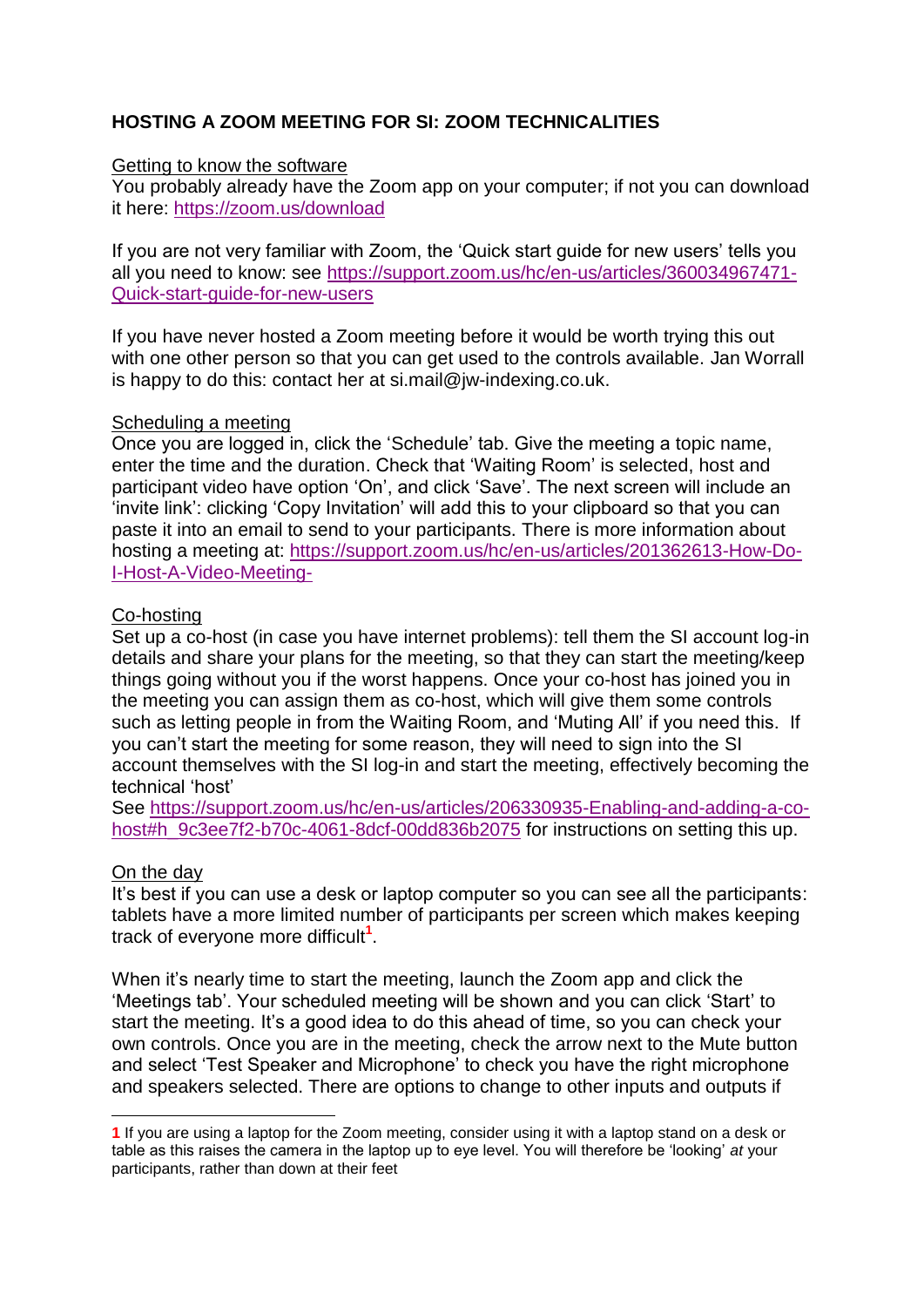necessary (e.g. if you are wearing a headset, or using external microphone or speakers).

Participants will arrive in the 'Waiting Room' and you have to click to let them in. Make sure you can see the 'grid' view of all the participants, rather than speaker view (toggle between these two views in the top RH corner of the screen).

Host controls

The host controls may be at the bottom or top of your screen, depending on what device you are using, and you may need to move your mouse or touch the screen to bring them up:



Clicking on 'Participants' will bring up a list of all the people in the meeting, showing individual mute and video status; hovering over a participant will give you more actions, including 'rename', 'assign as co-host', 'make host', 'allow to record'.

At the bottom of the Participants list is the option to Mute All if everyone is talking at once and things get out of hand; they can then 'Raise Hand' if they want to speak. They will need to click on their own 'Participants' tab to bring up the list box do this.



People can type messages via the 'Chat' button to post links, or if they can't get their microphone to work for some reason. They can type to 'Everyone' or just to the host.

There is more on this at: <https://support.zoom.us/hc/en-us/articles/201362603-What-Are-the-Host-Controls->

#### Renaming yourself from 'Admin'

If you are using the SI Zoom account your name will show on the screen as Indexers Admin', but once the meeting is launched you can click on 'Participants', then hover over that name and click on 'More' and it gives a 'rename' option. As long as you do not tick 'Remember my name for future meetings', the default will revert to Indexers Admin for others using it in the future.